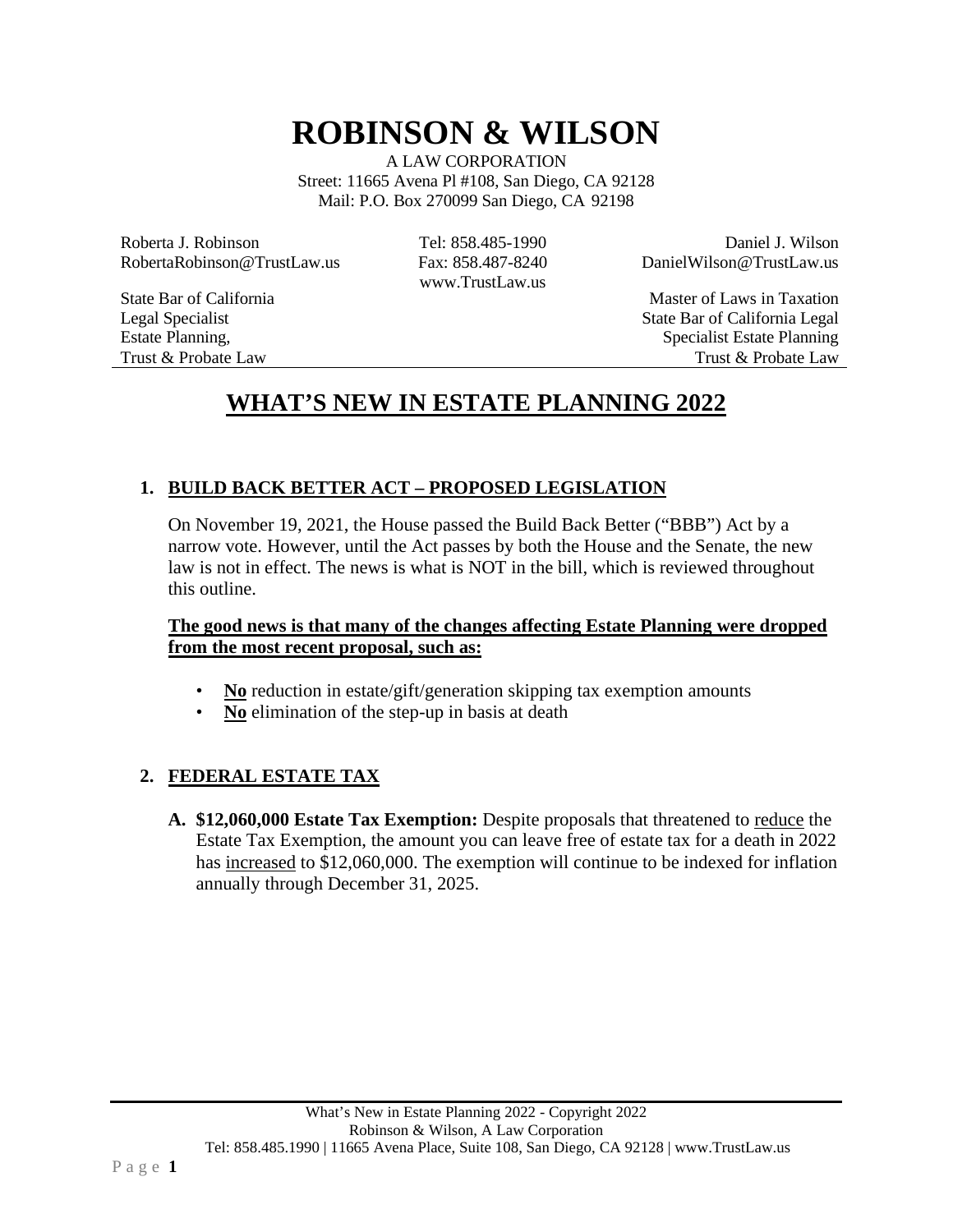**B. Return of the \$5,000,000 Estate Tax Exemption in 2026:** In 2026, the Exemption will return to \$5,000,000, plus an amount indexed for inflation, unless the law is changed.

| <b>Year of Death</b> | <b>Estate Exemption</b>              | <b>Estate Tax</b> |
|----------------------|--------------------------------------|-------------------|
| 2022                 | \$12,060,000                         | $40\%$ tax on     |
|                      |                                      | amount over       |
| 2022-2025            | same indexed for inflation           | $40\%$ tax on     |
|                      |                                      | amount over       |
| 2026                 | $$5,000,000 + indexed for inflation$ | $40\%$ tax on     |
|                      | (approx. \$6 million)                | amount over       |

Example:  $$12,060,000$  death in  $2022 = $$  0 Federal Estate Tax \$12,060,000 death in **2026** = \$2,424,000 Federal Estate Tax

- **C. Transfer Exemption to Spouse – Portability**: A married couple has two exemptions, for a total of \$24,120,000 (\$12.06m  $*$  2) to their beneficiaries tax free.
	- 1) **Oops – I had to do something?** The exemption of a deceased spouse does not automatically transfer to the surviving spouse. The executor/trustee needs to file a Federal Estate Tax Return (Form 706) within nine months of the death and elect portability of the deceased spouse's unused exemption (DSUE).
	- 2) **Is it Too Late?** (IRS PLR 202108007): In a Private Letter Ruling, the IRS confirmed an extension of time to make the portability election when the Federal Estate Tax Return was not required to be filed since the estate was less than the exemption and the spouse acted reasonably and in good faith for example the spouse's advisors did not inform the spouse of the portability election.
	- 3) **What About that Funny Sounding "QTIP" Election?** (Rev. Proc. 2016-49) A deceased spouse might leave assets in trust for a surviving spouse, rather than outright to the spouse. The trust might be a "Trust B/Bypass Trust" or a "Trust C/Qtip Trust."

If the executor/trustee files a Federal Estate Tax Return (Form 706) within nine months of death and makes the QTIP election, the assets of the trust can get a stepped-up income tax basis when the surviving spouse dies. In other words, this election can eliminate capital gain when the survivor dies.

**4) What is the Reverse Qtip Election?** If there is a trust for a spouse, the executor/trustee can elect to use the deceased spouse's Generation Skipping Tax exemption on the Federal Estate Tax Return (Form 706), since this exemption cannot be "ported" to the surviving spouse.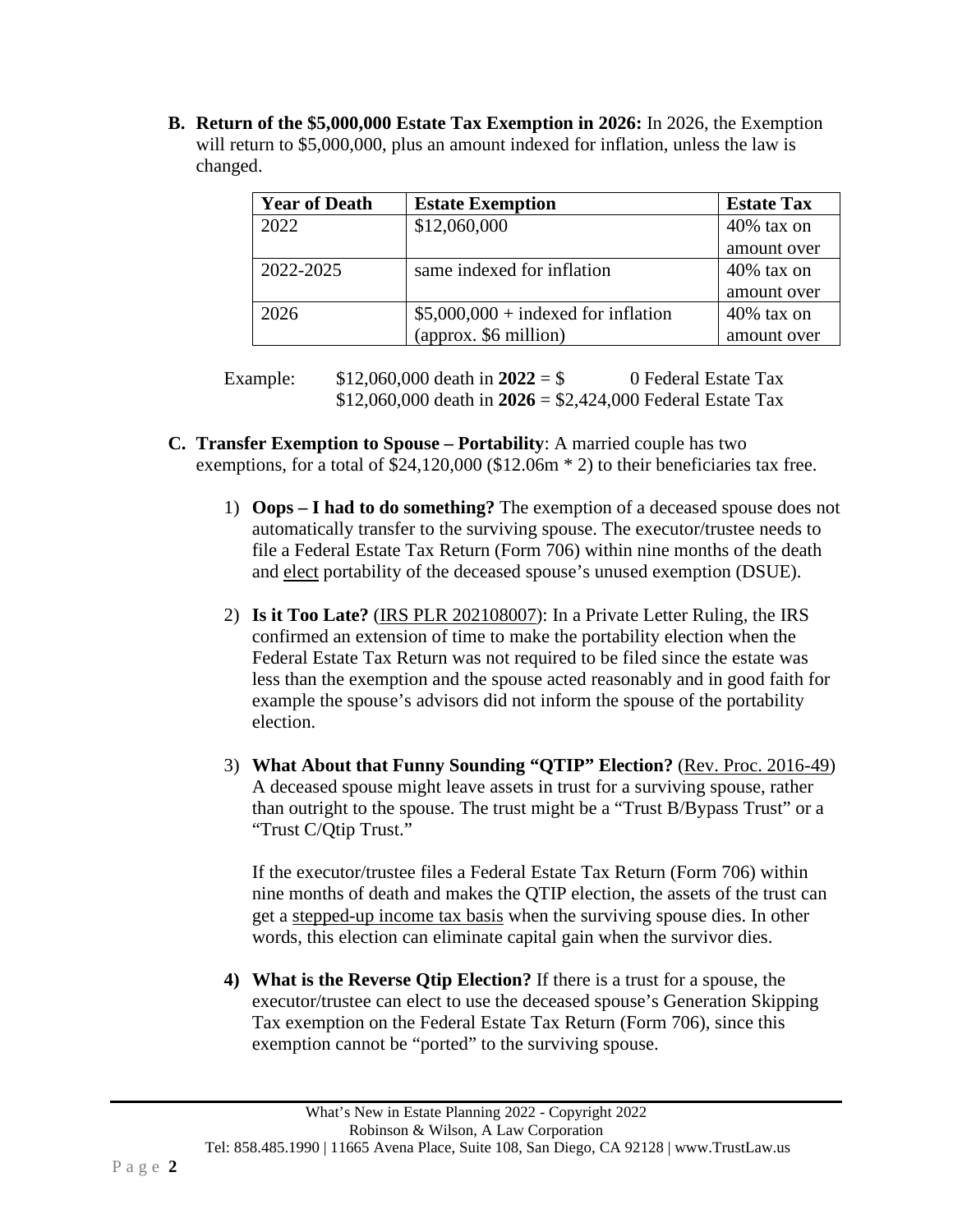- **D. Use it or lose it?** When the exemption automatically reduces from \$12m to approx. \$6m, the \$6m reduction in exemption disappears. If your estate exceeds approx., \$6m (or \$12m for a married couple), what can you do to use up the extra exemption before it evaporates?
	- 1) **The Good News - No Clawback** (REG-106706-18; §20.2010-1): The good news is that you can use up all or part of the disappearing \$6m exemption before 2026 by making lifetime gifts. The IRS issued final regulations that avoid potential claw back of gifts made before 2026.
	- 2) **The Bad News - Exemption Spent from the Bottom Up**: Although you want to apply the disappearing \$6m exemption to your lifetime gifts, you do not eat into the top \$6m until you have consumed the bottom \$6m exemption first. You cannot have dessert until you eat a full meal. For example, if you give away \$5m, you have not even touched your \$6m exemption. If you give away \$7m, then you use up the bottom \$5m plus \$2m of your \$6m exemption. This means you have to make a very large gift to use your disappearing \$6m exemption.
	- 3) **Is it Worth It?** You be the judge. Using the \$6m exemption saves 40% in federal estate tax, which is a tax savings of \$2,400,000.
	- 4) **The Hidden Cost of Gift: No Stepped-Up Income Tax Basis**: Most assets which you own at death receive a new income tax basis equal to the date of death value. This means that your lifetime gain and loss is eliminated. If you gift assets in your lifetime, those assets will not receive a new income tax basis. You give your income tax basis along with the gift.

Note that certain assets which do not receive a new income tax basis at all. These are retirement plans, IRA's, annuities, and installment sale notes.

#### **E. Executors/Trustees Beware: Rules and Cases**

1) **Distributions to Beneficiaries before paying Federal Estate Tax** (IRC 3713): If a fiduciary distributes all the assets to the beneficiaries knowing that the estate tax liability has not been paid, the fiduciary can be held personally liable for the unpaid taxes. Do not succumb to pressure to "distribute by Christmas." Always retain a reserve.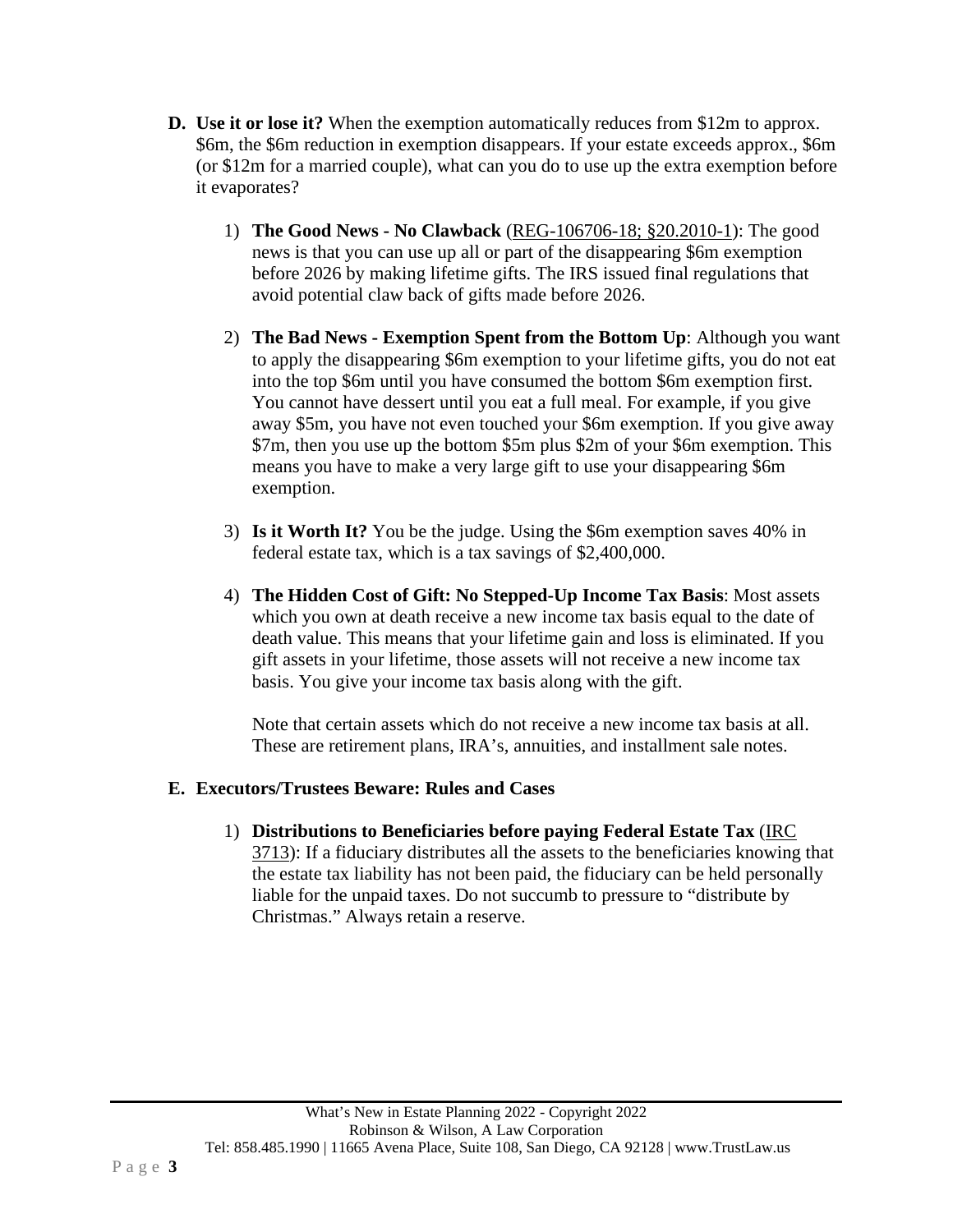- 2) **Discover the Lifetime Gifts** (Leighton v. U.S., IRC 6651): The fiduciary must reasonably inquire as to whether any Gift Tax Returns were filed (Form 709) by the decedent during their lifetime. These gifts are reported on the Federal Estate Tax Return (Form 706) at death. A fiduciary should go through the decedent's papers, ask the decedent's CPA and estate planning attorney (and any prior estate planning attorneys) if Gift Tax Returns were filed. The estate can be liable for interest and penalties if gifts are later discovered, and the fiduciary did not try hard enough.
- **F. The Price of Fame** (Michael J. Jackson v. Commissioner): Michael Jackson died in 2009, and this tax case was reported in 2021, twelve years later. This maybe the first reported case about the value for tax purposes of a celebrity's image and likeness.
	- 1) **Valuation Issues:** During Jackson's lifetime, the value of his celebrity changed from famous to infamous. The IRS and his estate could not agree on the value of three assets:
		- His "image and likeness," which are his "publicity rights."
		- Trust #1, which owned 50% of Sony Music Publishing and some Beatles music; and
		- Trust #2, which owned rights to music Jackson wrote.

|                          | Image $\&$      | Trust #1      | Trust #2      |
|--------------------------|-----------------|---------------|---------------|
|                          | <b>Likeness</b> |               |               |
| <b>Estate Tax Return</b> | \$2,000         | 0             | \$2,200,000   |
| <b>IRS Perspective</b>   | \$434,200,000   | \$469,000,000 | \$60,600,000  |
|                          |                 |               |               |
| <b>Estate at Trial</b>   | \$3,000,000     | 0             | \$2,200,000   |
| <b>IRS</b> at Trial      | \$161,300,000   | \$206,200,000 | \$114,200,000 |
|                          |                 |               |               |
| <b>Tax Court Ruling</b>  | \$4,100,000     |               | \$107,300,000 |

#### 2) **Court Decision:**

- Image & Likeness: Court decided estate would have had to spend a significant amount of money to rehabilitate Jackson's image.
- Trust #1: Court determined that the Beatles music was valuable but was secured by Jackson's substantial debt to fund his extravagant lifestyle
- Trust #2: Jackson's own works were difficult to value. Used a discounted cash flow projection to value.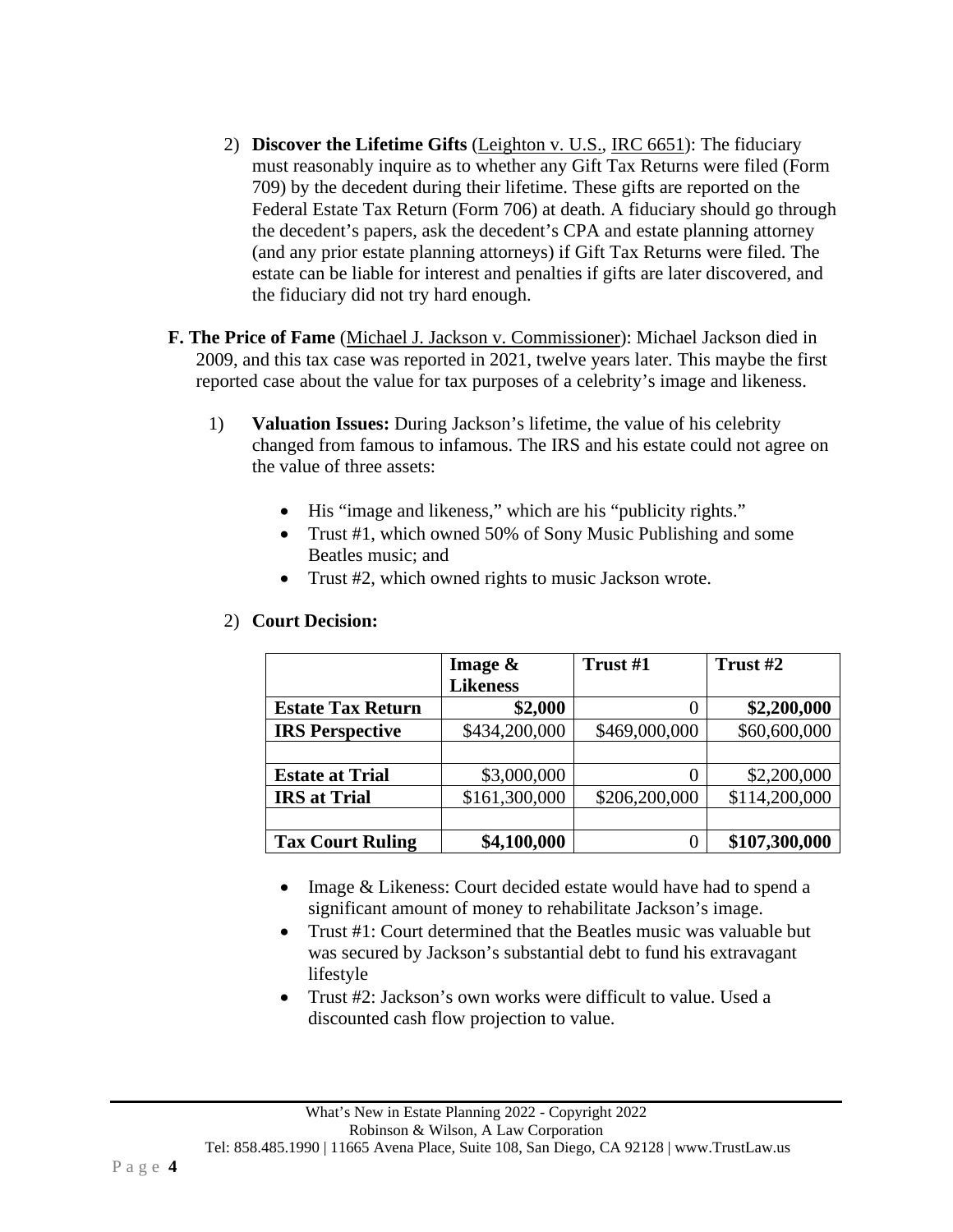# **3. GIFT TAXES**

- **A. \$12,060,000 Gift Tax Exemption:** Lifetime Gift Amount without paying taxes
- **B. No Clawback** (REG-106706-18; §20.2010-1): Gifts won't be brought back into the Estate.
- **C. \$16,000 Annual Gift Tax Exclusion (\$32,000 per couple):** Increased by \$1,000.
- **D. Unlimited Medical and Educational Expenses:** You can pay anyone's medical care and educational expenses if you make your payment directly to the provider of services. These transfers do not count against your Gift Tax Exemption.
- **E. Carryover Income Tax Basis**: When you make a gift, you give your income tax basis (cost, plus improvements, less depreciation) to the recipient. In general, this means that your donee will continue to hold your capital gain or loss.

#### **4. GENERATION SKIPPING TRANSFER TAX (GST)**

- **A. \$12,060,000 Generation-Skipping Tax (GST) Exemption**
- **B. No Clawback** (REG-106706-18; §20.2010-1**):** Assume the same
- **C. \$16,000 Annual GST Tax Exclusion (\$32,000 per couple):** Increased by \$1,000.

# **5. INCOME TAXES**

**A. 529 College Savings Plans – What Can it Pay For?** (AB 340): Many parents and grandparents establish 529 College Savings Plans for a young child. The account is typically set up through a financial institution such as a brokerage firm. You can make annual tax-free gifts into the account (\$16,000) and can even make 5 years' worth of gifts in one year  $(\$80,000 = 5 \times \$16,000)$ .

The account grows tax-free. Distributions for the beneficiary's higher education are not subject to tax, including:

- Tuition, fees, books, supplies, equipment.
- Special needs services.
- Room and Board if enrolled at least half time.
- Computer technology and internet.
- Elementary or secondary public, private, or religious school tuition up to \$10,000 in aggregate.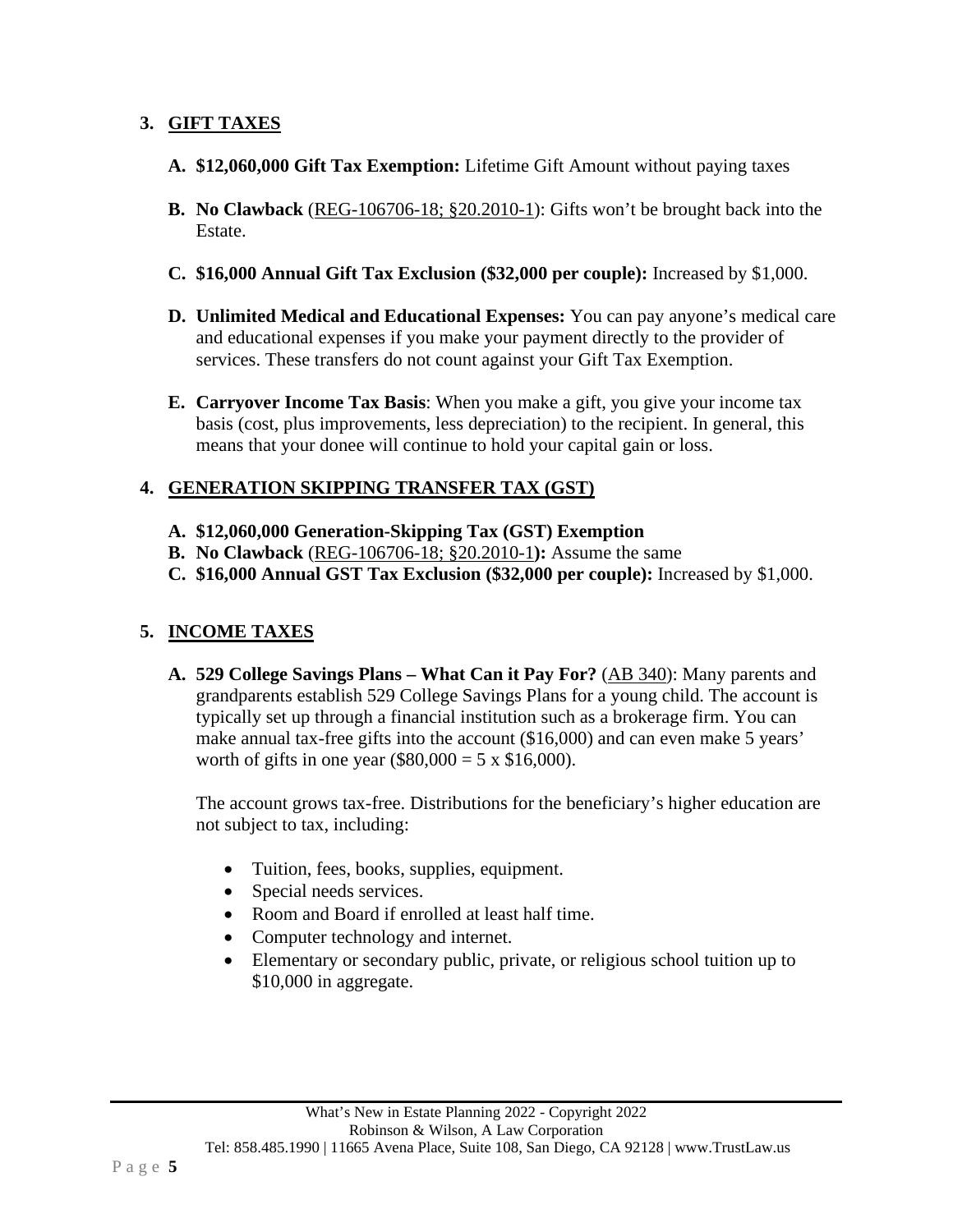This law expands the definition of "qualified higher education expenses" to conform to federal changes, and include expenses for:

- Apprenticeship program fees, books, supplies, and equipment.
- Educational loan payments subject to a lifetime limit of \$10,000.
- B. **Build Back Better Act: No Elimination of Stepped-Up Basis:** Under current law, when a person dies, most assets receive a new income tax basis equal to date of death value.

| <b>Residence</b> | <b>FMV</b> | <b>Basis</b> | Gain      |
|------------------|------------|--------------|-----------|
| Lifetime         | \$900,000  | \$500,000    | \$400,000 |
| Death            | \$900,000  | \$900,000    | ጡ<br>٨D   |

Despite much talk about eliminating stepped-up basis at death, the Build Back Better Act (not yet passed) does NOT eliminate the new basis.

# **6. PROPERTY TAXES – PROP 19 AND THE PARENT CHILD EXCLUSION**

If you transfer California real estate to a child during your lifetime or at death, can the child continue to pay the same property taxes? Or will the property be reassessed at current value and the property tax bill will increase?

- **A. Gifts or Deaths before February 16, 2021:** The old Parent-Child Exclusion applied to all transfers. These transfers would NOT be reassessed:
	- **1)** The property is the parent's primary residence regardless of use by child.
	- **2)** Other (non-residence) property with assessed value up to \$1 million.
- **B. Gifts or Deaths starting February 16, 2021:** California real estate passing from Parents to Children IS reassessed, unless:
	- **1)** The property is the **parent's primary residence**; and
	- **2)** The child makes the property the **child's primary residence**.
	- **3) Partial Reassessment**: If the fair market value of the residence is \$1 million or more above the assessed value, then the excess amount will be partially reassessed.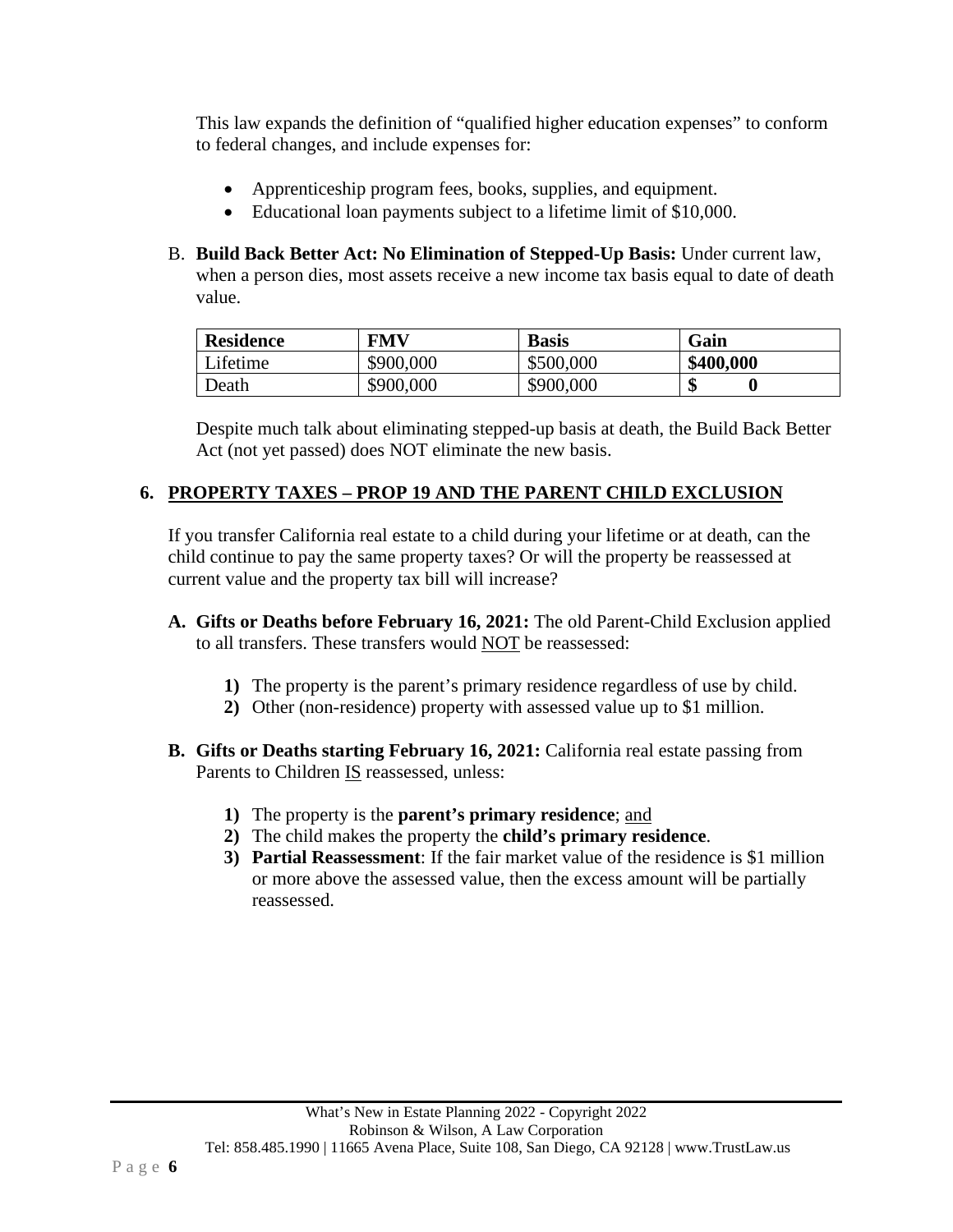# **C. Planning Opportunities**

- 1) Residence: Methods to qualify for the Parent-Child Exclusion:
	- i. Include Right of First Refusal (Option to Purchase): Parent includes language in trust to allow a child to buy the residence from trust with their own funds.
	- ii. Non-Pro Rata Distribution: If trust has enough assets to distribute among the children, one child can take the residence as part of their share of the trust without triggering reassessment.
	- iii. Parent-Child Equalization Loan: If the trust does not have enough assets to make a non-pro rata distribution, the trustee can obtain a loan from third party secured by the residence and distribute encumbered residence to child and cash to others.

Beware! If child "buys" out their siblings, the property will be reassessed (Bohnett v. County of Santa Barbara).

- 2) Rental/Commercial Property: Recalculate cash flow with increased property taxes. Sell property, which now has a new income tax basis?
- 3) Creation of LLC so that "entity rules" apply vs. parent/child exclusion.
- 4) Purchase property or receive trust distribution as co-owners and then put property in joint tenancy. If a joint tenant dies and property passes to an "original transferor," the property will not be reassessed.

# **7. RETIREMENT PLANS**

**The SECURE ACT- January 1, 2020, Changes to Retirement Plan Distribution Rule** The Setting Every Community Up for Retirement Enhancement (SECURE) Act was signed into law on December 20, 2019 and became effective January 1, 2020.

The aim of the Act is to prevent older American's from outliving their assets. Some of the cost of the bill will be paid for by the acceleration of the income tax due on an IRA after the death of the owner. The cost to support older Americans will be paid by younger Americans.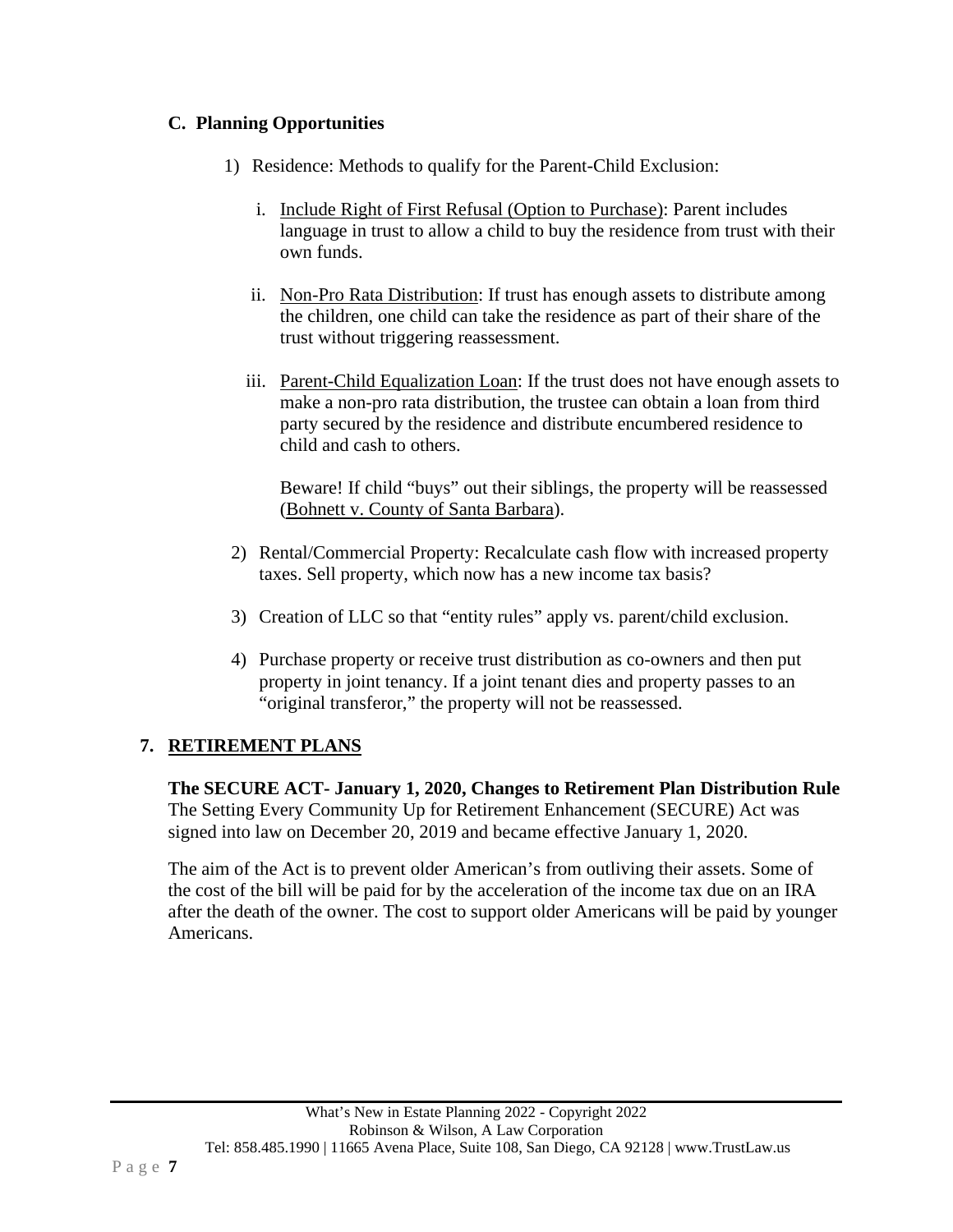#### **A. INHERITED IRA - 10 YEARS VS. LIFE EXPECTANCY**

#### **1) Designated Beneficiary (DB):** 10-year payout, not RMD, not life expectancy.

#### **2) Eligible Designated Beneficiary (EDB):** Life Expectancy Payout.

- i. Spouse
- ii. Minor Child of Participant (until majority, then 10-year payout)
- iii. Disabled Person
- iv. Chronically Ill Person
- v. Person not more than 10 years younger

#### **3) Non-Designated Beneficiary (Non-DB):** 5-year payout.

- i. Not naming a beneficiary
- ii. A named beneficiary does not survive
- iii. Naming the Estate as a beneficiary
- iv. Naming a trust as beneficiary that does not qualify for "see-through treatment"

#### **B. WHAT SHOULD I DO? REVIEW YOUR IRA BENEFICIARIES**

- **1) Beneficiary Designation Form:** Obtain a copy of your Beneficiary Designation form from each institution that holds your IRA or retirement plan (e.g., Schwab, Fidelity, Vanguard). For corporate pension plans, contact your plan administrator.
- **2) Professional Review**: Bring the beneficiary designation form to meet with your estate planning attorney.

#### **8. WILLS AND TRUSTS**

A. **Charitable Trust - Notice of Sale to Attorney General** (AB 900, PC 16106): This new law requires the trustee of a charitable trust to give written notice to the Attorney General at least 20 days before the trustee sells, leases, conveys, exchanges, transfers, or otherwise disposes of "all or substantially all" of the charitable assets. Effective July 1, 2022.

Takeaway: Trustees of charitable trusts (e.g., charitable remainder trust) need to consider whether they need to notify the Attorney General.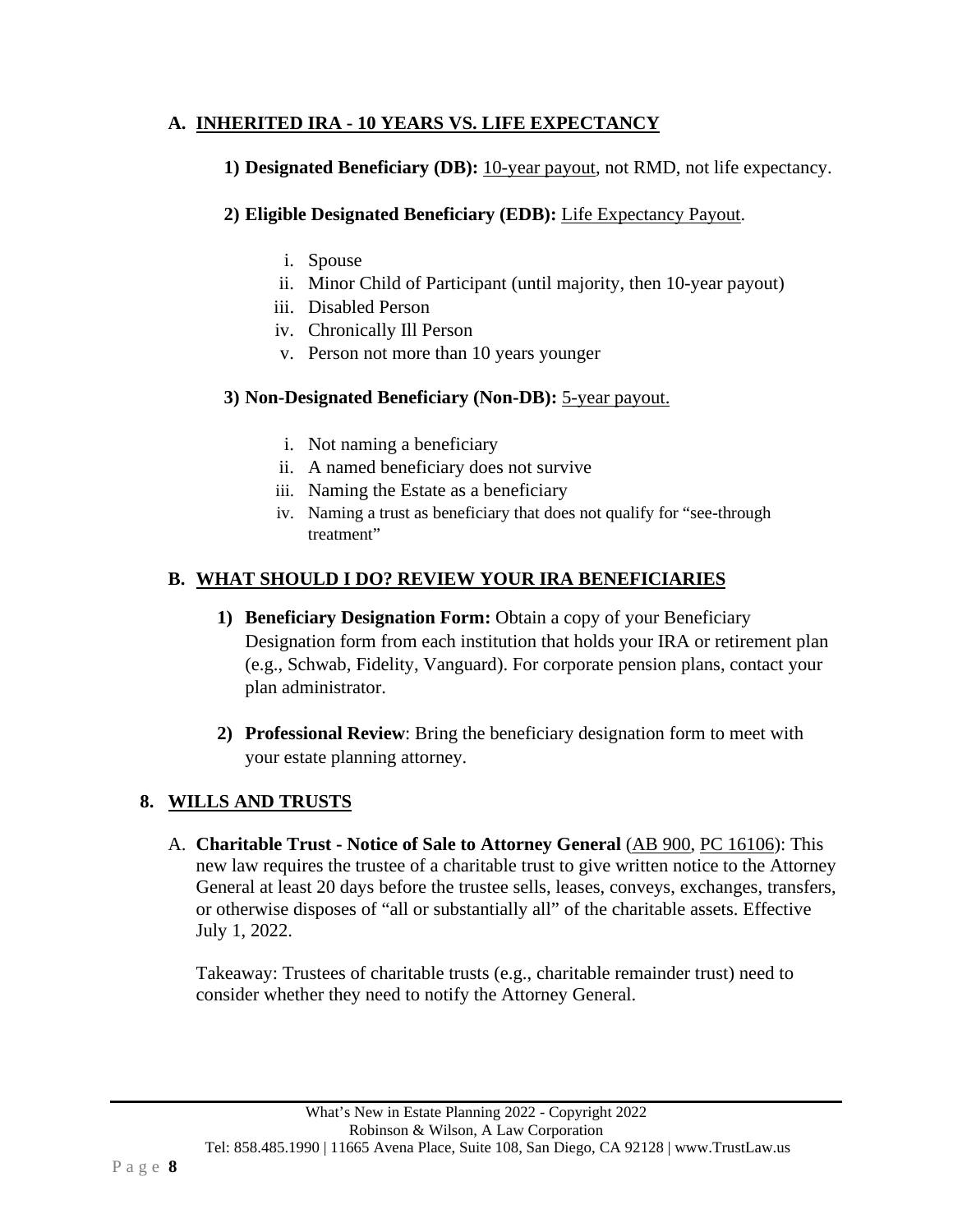B. **Trustee Duty to Notify and Account to Beneficiaries when Trustor Becomes Incompetent** (AB 1079, PC 15800 & 16069): The law previously required a trustee to send a Notification upon the death of the trustor to all heirs and beneficiaries letting them know of their right to a copy of the trust and limiting their time to contest the trust to 120 days. Now for the first time, unless the trust states otherwise, the trustee must 1) provide a copy of the trust when the trustor becomes incompetent, and 2) provide an annual accounting to the beneficiaries (not heirs) of the trust. Incompetency is established by the procedure in the trust, or a court determination of incompetency.

Takeaways: Do you want to eliminate this new requirement? Also, acting trustees of an incompetent Trustor need to review this new requirement.

C. **Did Grandma have Capacity?** (Eyford v. Nord): A 90-year-old Grandma changed her trust to omit her granddaughters and instead leave everything to charity. Prior to signing the trust leaving all to charity, Grandma was hospitalized with a condition that caused confusion. After she left the hospital, Grandma believed the granddaughters were trying to get her money. Grandma made statements to her friends that she decided to disinherit her granddaughters because 1) they were stealing from her, 2) trying to kill her, 3) had shredded her papers against her will, and 4) had closed her bank accounts. These beliefs were false. After Grandma died, the granddaughters contested the trust claiming Grandma lacked testamentary capacity. The court upheld Grandma's changes, stating that even if Grandma's beliefs were false, irrational, or unfounded, she was not acting under an insane delusion and the granddaughters could not provide that she suffered from a mental health disorder. Thus, the granddaughters were unable to prove lack of capacity due to a heavy burden of proof and the law presumes Grandma had capacity.

Takeaway: When making substantial changes to your distribution plan or omitting your heirs, consider preparing a handwritten letter and even getting physician's letter of capacity.

D. **Undue Influence: When does the Certificate of Independent Review Work?** (Cortez v. Orozco): Dad changed the distribution plan to leave everything to one grandchild and omit his four daughters. Dad got a Certificate of Independent Review from a separate attorney stating that Dad was not acting under undue influence in making this change. The Court decided that the Certificate did not rebut the presumption of undue influence of a dependent adult. The Certificate is effective only as to a "disqualifying person," which would be a caretaker other than his own family member (PC 21382).

Takeaway: Dad should prepare a handwritten letter stating his intent to include only his grandchild and disinherit his children.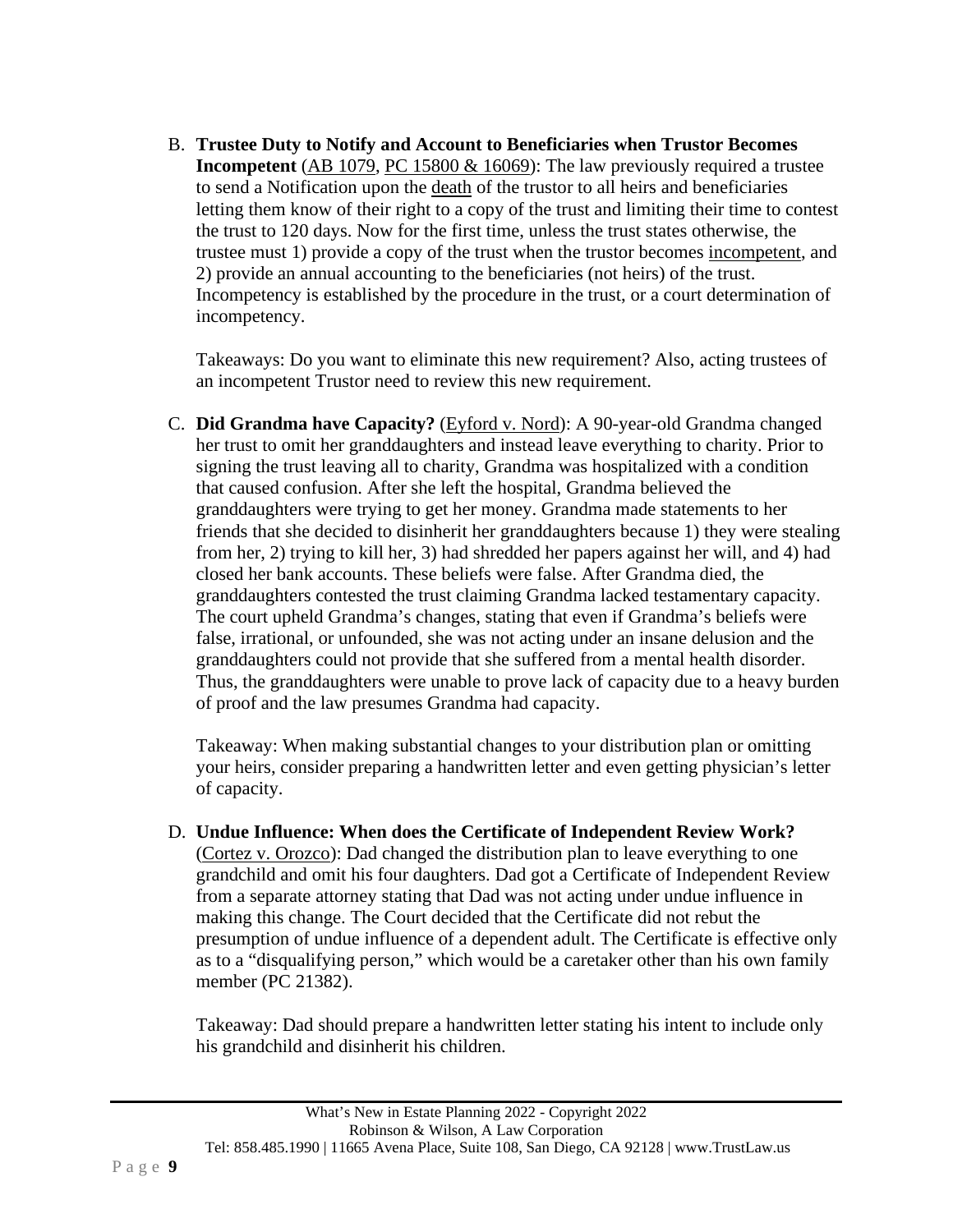E. **Community Property Presumption v. Form of Title Presumption – With a Splash of Undue Influence** (Estate of Wall): Husband bought home in his own name with his separate property funds and had Wife to sign off any interest she may have to Husband. Husband died. Husband's children claimed home goes to them because title is in Husband's name and Wife claimed home was really community property (50% hers) since it was purchased during marriage. The property would have passed to the children under since the title was in Husband's name, however, the Court held that Husband unduly influence Wife to sign off on her interest and, ultimately, that undue influence prevailed over the title presumption. Therefore, Wife owned 50%.

Takeaway: Husband and Wife should have entered a property agreement stating the home was Husband's separate property, with Wife having her own attorney.

F. **Did Wife "Sever" the Joint Tenancy?** (Pearce v. Briggs): Wife had 2 children. She and new Husband adopted 3 children, for a total of 5 children. Husband and Wife bought a property as joint tenants. Wife's Will stated that the property was intended to be "community property," which would go to the 5 children after Husband's death. After Wife died, Husband became full owner of property since he was the surviving joint tenant. Husband transferred the property to his new trust and left all to the 3 children, excluding Wife's 2 children. The court held that Wife Will did not sever the joint tenancy because it did not explicitly state that she severed the joint tenancy, the Will was never recorded, and there was no agreement between Wife and Husband to "transmute" their interests to community property.

Takeaway: Joint tenancy property passes to the surviving joint tenant. To sever joint tenancy, wife should sign and record a deed stating that she severs the joint tenancy (Civil Code 683.2).

G. **Does a Trust Amendment Have to be Notarized?** (Haggerty v. Thornton): Jeane prepared a handwritten amendment to her trust and gave it to her attorney to keep with her trust. The amendment was not notarized. The former beneficiary contested the change. Because Jeane complied with California law by signing and delivering a writing to herself as trustee during her lifetime, the court held the amendment was valid, even though it was not notarized. The Court determined that unless the trust provides that notarization is the exclusive method for amendment, this method of amendment is sufficient.

Takeaway: Have your estate planning attorney prepare amendments and have them notarized rather than winding up in court.